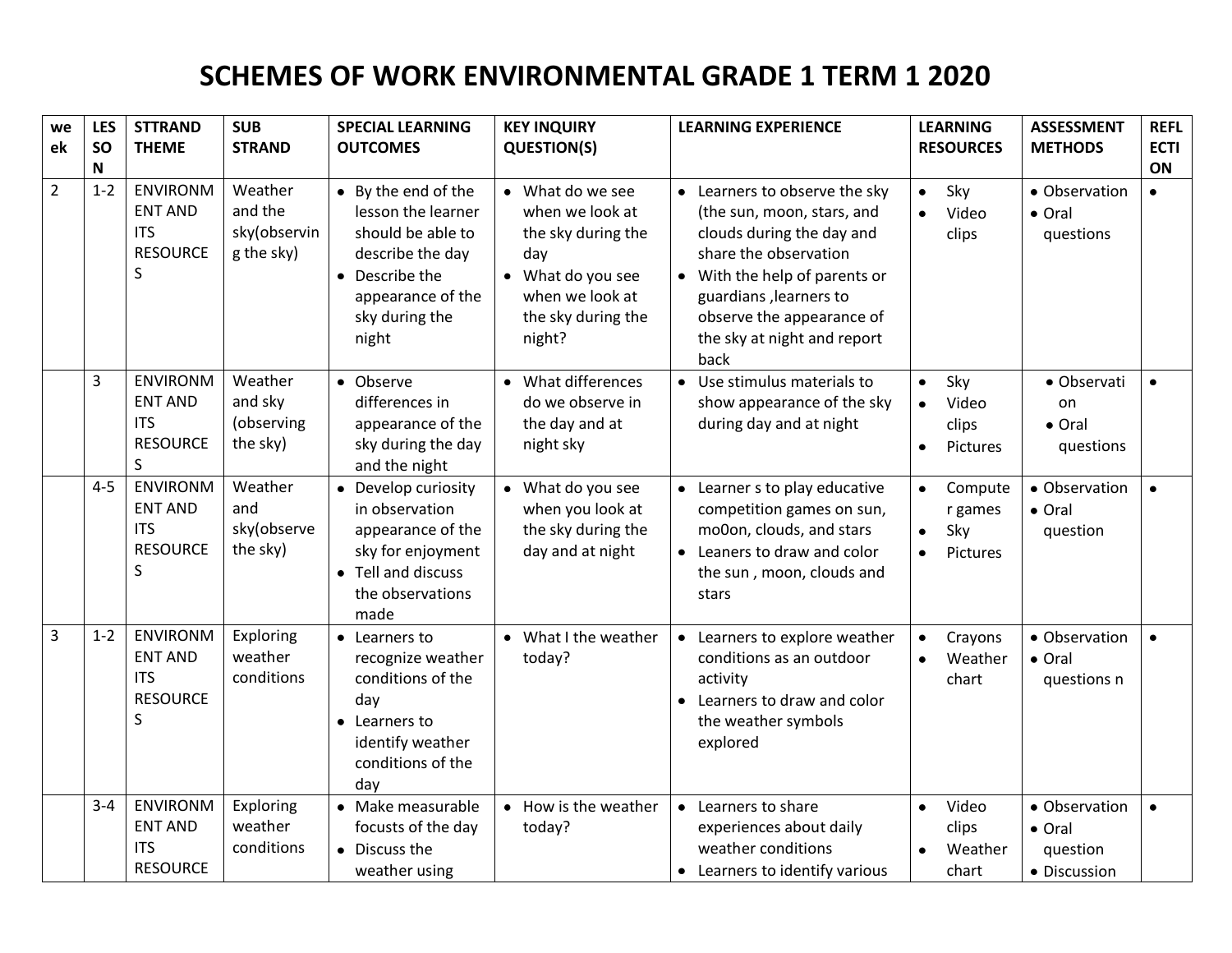|   |         | $\sf S$                                                                 |                                    | stimulus material                                                                                                                                                                        |                                                                        | weather conditions of a day<br>using age appropriate<br>stimulus materials                                                                                                             |                                                                        |                                                      |           |
|---|---------|-------------------------------------------------------------------------|------------------------------------|------------------------------------------------------------------------------------------------------------------------------------------------------------------------------------------|------------------------------------------------------------------------|----------------------------------------------------------------------------------------------------------------------------------------------------------------------------------------|------------------------------------------------------------------------|------------------------------------------------------|-----------|
|   | 5       | <b>ENVIRONM</b><br><b>ENT AND</b><br><b>ITS</b><br><b>RESOURCE</b><br>S | Exploring<br>weather<br>conditions | • Appreciate<br>weather<br>conditions at<br>different times of<br>the day                                                                                                                | • Which are the<br>weather conditions<br>you observed<br>today?        | $\bullet$<br>Learners to name various<br>weather conditions for<br>enjoyment                                                                                                           | Video<br>$\bullet$<br>clips<br>Chart<br>$\bullet$                      | • Observation<br>• Oral<br>question                  |           |
| 4 | $1 - 2$ | <b>ENVIRONM</b><br><b>ENT AND</b><br><b>ITS</b><br><b>RESOURCE</b><br>S | Water<br>(sources of<br>water)     | • Learners to<br>recognize<br>different sources<br>of water and<br>name them<br>• Learners identify<br>sources of water<br>in the immediate<br>environment                               | • What are sources<br>of water?                                        | $\bullet$<br>Learners to name sources of<br>water in the immediate<br>environment<br>Learners to observe a variety<br>$\bullet$<br>of stimulus materials on<br>sources of water        | Chart<br>$\bullet$<br>Video<br>$\bullet$<br>clips                      | • Observation<br>• Oral<br>question                  | $\bullet$ |
|   | $3 - 4$ | <b>ENVIRONM</b><br><b>ENT AND</b><br><b>ITS</b><br><b>RESOURCE</b><br>S | Water<br>(sources of<br>water)     | • Water<br>$\bullet$ (sources of<br>water) observe<br>different sources<br>of water in the<br>immediate<br>environments<br>• Learners make<br>models of<br>different sources<br>of water | • How many sources<br>of water have you<br>observed?                   | • Learners in group us to share<br>ideas of different sources of<br>water in the immediate<br>environment<br>Learners to model different<br>sources of water with the<br>teachers help | Charts<br>$\bullet$<br>Video<br>$\bullet$<br>clips<br>Modeling<br>clay | • Observation<br>• Oral<br>question<br>• Discussions |           |
|   | 5       | <b>ENVIRONM</b><br><b>ENT AND</b><br><b>ITS</b><br><b>RESOURCE</b><br>S | Water<br>(sources of<br>water)     | • Appreciate<br>sources of water<br>in the immediate<br>environment                                                                                                                      | • Which sources of<br>water are in your<br>environment?                | • Learners to draw and color<br>sources of water found in<br>the immediate environment                                                                                                 | Crayons<br>$\bullet$                                                   | • Observation<br>• Group work                        | $\bullet$ |
| 5 | $1 - 2$ | <b>ENVIRONM</b><br><b>ENT AND</b><br><b>ITS</b><br><b>RESOURCE</b><br>S | Water(uses<br>of water)            | • Learners to<br>identify uses of<br>water at home<br>• Learners to<br>identify the uses<br>of water at school                                                                           | • How do we use<br>water at home<br>• How do we use<br>water at school | • Learners to identify different<br>uses of water using stimulus<br>materials<br>• Learners to identify uses of<br>water at home and school<br>$\bullet$                               | Charts<br>$\bullet$                                                    | • Observation<br>• Oral<br>question                  | $\bullet$ |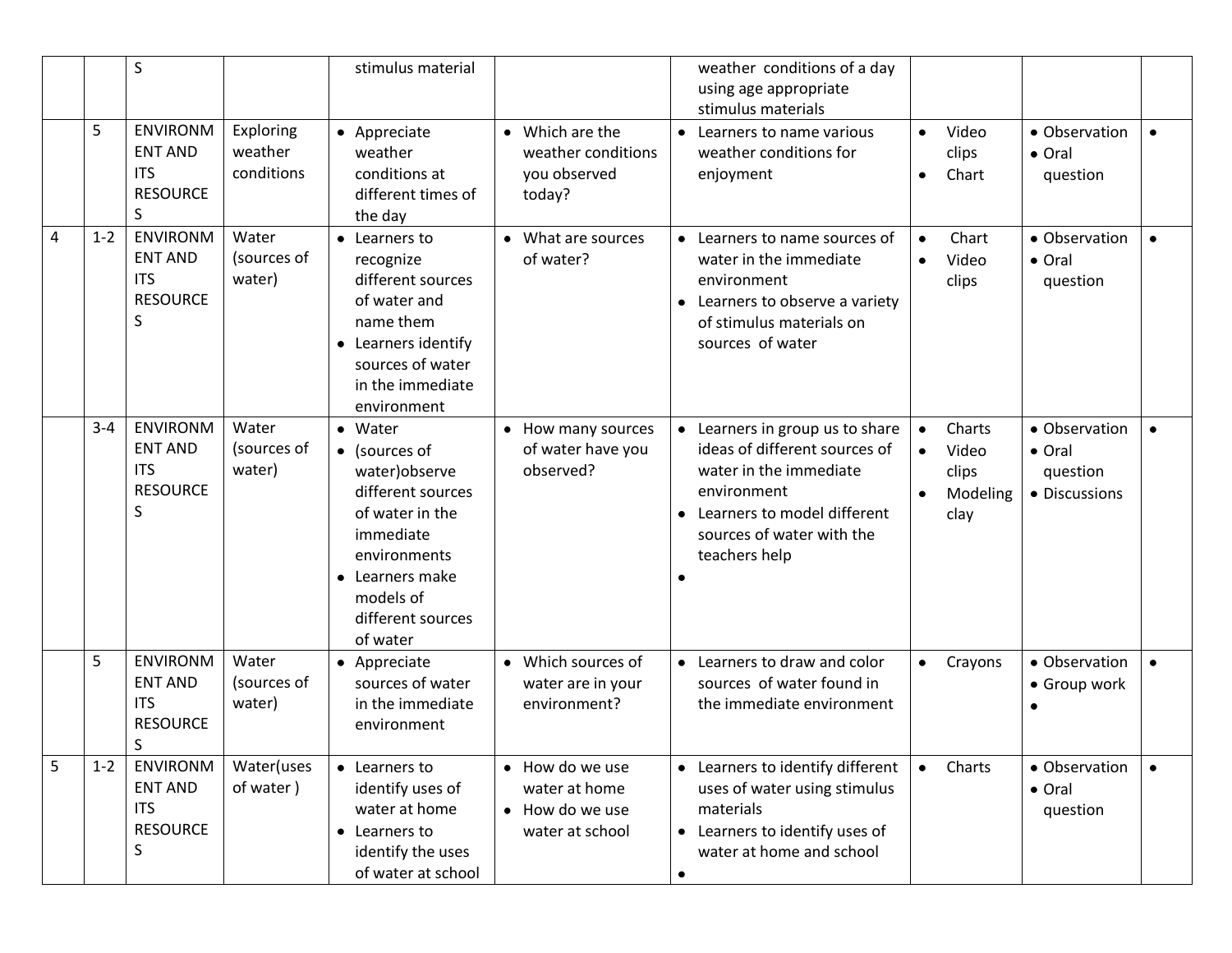|                |              |                                                                         |                                                                        | using stimulus<br>material                                                                                                                                                                                                                                                |                                                                                                                                                 |                                                                                                                                                                                                                                                                                      |           |                                                             |                                                     |           |
|----------------|--------------|-------------------------------------------------------------------------|------------------------------------------------------------------------|---------------------------------------------------------------------------------------------------------------------------------------------------------------------------------------------------------------------------------------------------------------------------|-------------------------------------------------------------------------------------------------------------------------------------------------|--------------------------------------------------------------------------------------------------------------------------------------------------------------------------------------------------------------------------------------------------------------------------------------|-----------|-------------------------------------------------------------|-----------------------------------------------------|-----------|
|                | 3            | <b>ENVIRONM</b><br><b>ENT AND</b><br><b>ITS</b><br><b>RESOURCE</b><br>S | Water(uses<br>of water)                                                | • Demonstrate<br>careful use of<br>water at home<br>and at school                                                                                                                                                                                                         | • How do we use<br>water responsibly                                                                                                            | Learners to discuss and<br>practice use of water at<br>home &school                                                                                                                                                                                                                  | $\bullet$ | Soap<br>Water                                               | • Observation<br>• Group work<br>• Oral<br>question | $\bullet$ |
|                | $4 - 5$      | <b>ENVIRONM</b><br><b>ENT AND</b><br><b>ITS</b><br><b>RESOURCE</b><br>S | Water (uses<br>of water)                                               | • Appreciate careful<br>use of water at<br>home and at<br>school<br>Draw and color<br>$\bullet$<br>different actuates<br>on uses of water                                                                                                                                 | • How do we use<br>water carefully?                                                                                                             | Learners to appreciate uses<br>of water by draw in and<br>color<br>Learners to make a scrapture<br>on different uses of water                                                                                                                                                        | $\bullet$ | Paint                                                       | $\bullet$                                           | $\bullet$ |
| 6              | $\mathbf{1}$ | <b>ENVIRONM</b><br><b>ENT AND</b><br><b>ITS</b><br><b>RESOURCE</b><br>S | Soil(playing<br>with soil)                                             | • Learners to<br>identify ways of<br>playing with soil<br>foe enjoyment<br>Identify big plants<br>٠<br>Identify weeds<br>٠<br>Identify plants<br>$\bullet$<br>Identify plants<br>$\bullet$<br>growing in dry<br>areas<br>• Identify plants<br>growing in wet<br>and water | • In which ways do<br>we play with soil?<br>• Which plant did<br>you observe?                                                                   | Learners to identify ways of<br>playing with soil<br>Learners to identify plants<br>growing in dry areas<br>Learners to identify plants in<br>$\bullet$<br>wet areas                                                                                                                 | $\bullet$ | Samples<br>of soil<br>Picture<br>on<br>playing<br>with soil | • Observation<br>• Oral<br>question                 | $\bullet$ |
| $\overline{7}$ | $1 - 5$      | <b>ENVIRONM</b><br><b>ENT AND</b><br><b>ITS</b><br><b>RESOURCE</b><br>S | Plants<br>exploring(pl<br>ants in the<br>immediate<br>environmen<br>t) | • Observe plants in<br>the immediate<br>environment<br>• Identify plants in<br>the garden<br>• Recognize the<br>edible plants<br>• Draw and name<br>the plants<br>• Identify<br>requirements for<br>germination                                                           | • What are the parts<br>of a plant you<br>observed<br>• Which plants grow<br>in the garden<br>• What are the<br>requirements for<br>germination | • Learners to identify plants<br>growing in garden<br>Learners to recognize the<br>$\bullet$<br>edible parts of a plant<br>Learners to draw and name<br>the parts of plant<br>• Learners to identify<br>requirements for<br>germination<br>• Learners to identify different<br>seeds | $\bullet$ |                                                             |                                                     | $\bullet$ |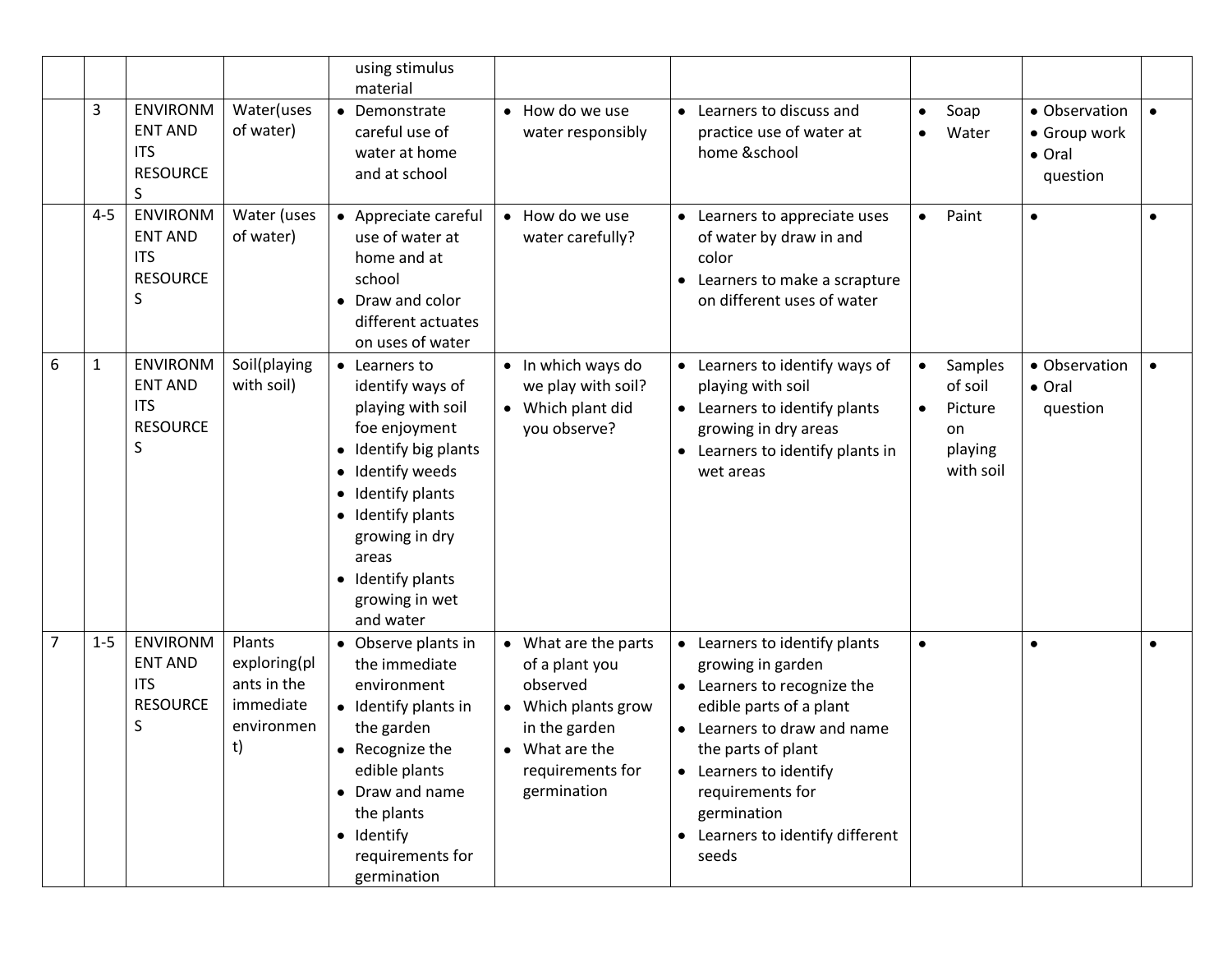|    |         |                                                                         |                                                                             | • Identify different<br>seeds                                                                                                                                                                                                                                    |                                                                                                                           |                                                                                                                                                                                                                                                                                                     |                                                                                                               |                                                              |  |
|----|---------|-------------------------------------------------------------------------|-----------------------------------------------------------------------------|------------------------------------------------------------------------------------------------------------------------------------------------------------------------------------------------------------------------------------------------------------------|---------------------------------------------------------------------------------------------------------------------------|-----------------------------------------------------------------------------------------------------------------------------------------------------------------------------------------------------------------------------------------------------------------------------------------------------|---------------------------------------------------------------------------------------------------------------|--------------------------------------------------------------|--|
| 8  | $1 - 5$ | <b>ENVIRONM</b><br><b>ENT AND</b><br><b>ITS</b><br><b>RESOURCE</b><br>S | Plants<br>(exploring<br>plants in the<br>immediate<br>environmen<br>t)      | • Learners to<br>appreciate<br>diversity in the<br>immediate<br>• Plants sample of<br>seeds<br>• Identify different<br>leaves<br>• Draw and color<br>make prints of<br>leaves<br>• Identify ways of<br>caring for plants<br>• Assessment quiz                    | • Which seeds did<br>you observe?<br>• What kind of leaves<br>did you see?<br>• Which ways do not<br>take care of plants? | • Learners to plant with<br>teachers help<br>Learners to recognize<br>$\bullet$<br>different leaves<br>• Learners to draw and color<br>make prints of leaves<br>• Learners to mention ways of<br>caring for plants<br>Learners to answer<br>$\bullet$<br>questions                                  | Seeds<br>$\bullet$<br>Cans<br>Soil<br>Sample<br>of leaves<br>Pictures<br>$\bullet$<br>on caring<br>for plants | • Observation<br>• Written<br>exercise<br>• Oral<br>question |  |
| 9  | $1 - 5$ | <b>ENVIRONM</b><br><b>ENT AND</b><br><b>ITS</b><br><b>RESOURCE</b><br>S | Animals<br>(exploring<br>animals in<br>the<br>immediate<br>environmen<br>t) | • Learners to<br>identify different<br>animals in the<br>immediate<br>environment<br>• Identify small<br>animals<br>• Identify big<br>animals<br>• Identify domestic<br>animals<br>• Identify products<br>from domestic<br>animals<br>• Identify wild<br>animals | • What animals are<br>found in the<br>immediate<br>environment?                                                           | • Learners are guided to<br>identify different<br>animals(small and big)<br>Learners to identify domestic<br>animals in the immediate<br>environments<br>Learners to tell products<br>from different animals(using<br>stimulus material)<br>Learners to identify wild<br>animals by watching a clip | Charts<br>$\bullet$<br>Pictures<br>Video<br>$\bullet$<br>clips                                                | • Observation<br>• Oral<br>question                          |  |
| 10 | $1 - 5$ | <b>ENVIRONM</b><br><b>ENT ND ITS</b><br><b>RESOURCE</b><br>S            | Animals<br>(exploring<br>animals in<br>immediate<br>environmen<br>t         | • Learners to<br>observe different<br>animals in the<br>immediate<br>environment<br>• Observe insects<br>• Observe water                                                                                                                                         | Which animals are<br>insects?<br>• Which animals are<br>found in water?<br>• Which animals<br>have no legs?               | • Learners to observe and<br>identify insects<br>• Learners to observe identify<br>fish<br>Learners to observe and<br>identify parts of a en<br>• Learners to observe and is                                                                                                                        | Video<br>$\bullet$<br>clips<br>Sample<br>$\bullet$<br>of insects<br>Pictures                                  | · Observation<br>• Oral<br>questioons                        |  |